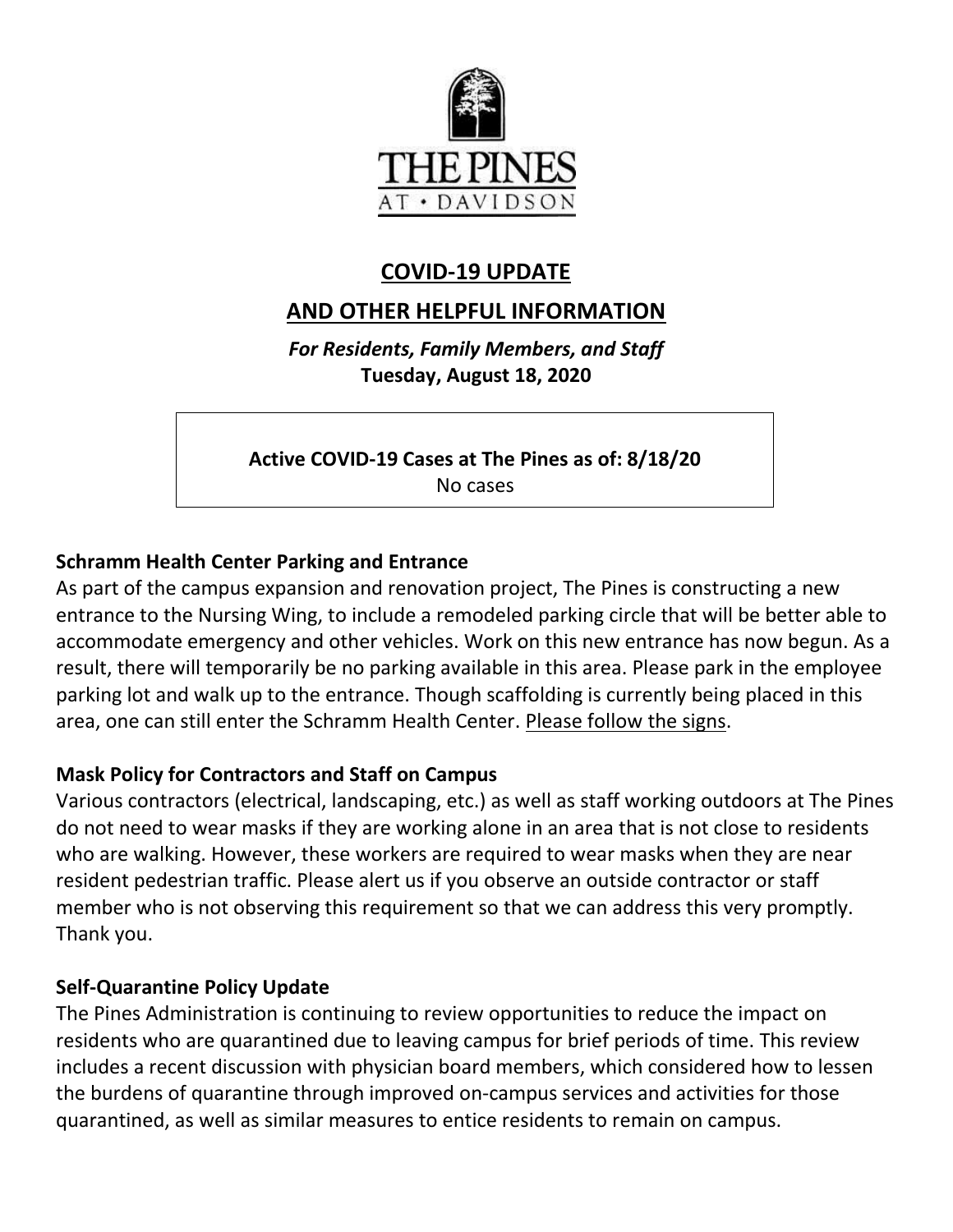### **Construction Corner**

There are numerous residents who have shared with us that they appreciate reading these weekly updates on the expansion and renovation process. The project is proceeding well with the nursing wing and other settings still scheduled to open in the fall. The complete weekly Rodgers Builders Report can be read here: [Report.](https://www.mycommunity-center.com/filephotos/463/2020-08-14%20Weekly%20Update.pdf) The following are some highlights:

- **Healthcare:** Second floor casework, floor installation and plumbing continues.
- **Villa 1:** Brick installation almost completed; Sanding/finishing drywall and prime paint to continues; casework installation begins on first floor.
- **Villa 2:** Siding installation almost complete; exterior doors, elevator and casework installation continues.
- **Davidson Room:** Brick veneer to be completed; framing of walls and soffits continues.
- **Fitness Center:** Skylight and installation; interior framing has been completed

**Photos (clockwise from left):** Fitness room, new Davidson Room, Villa #1 interior, new Nursing Wing.